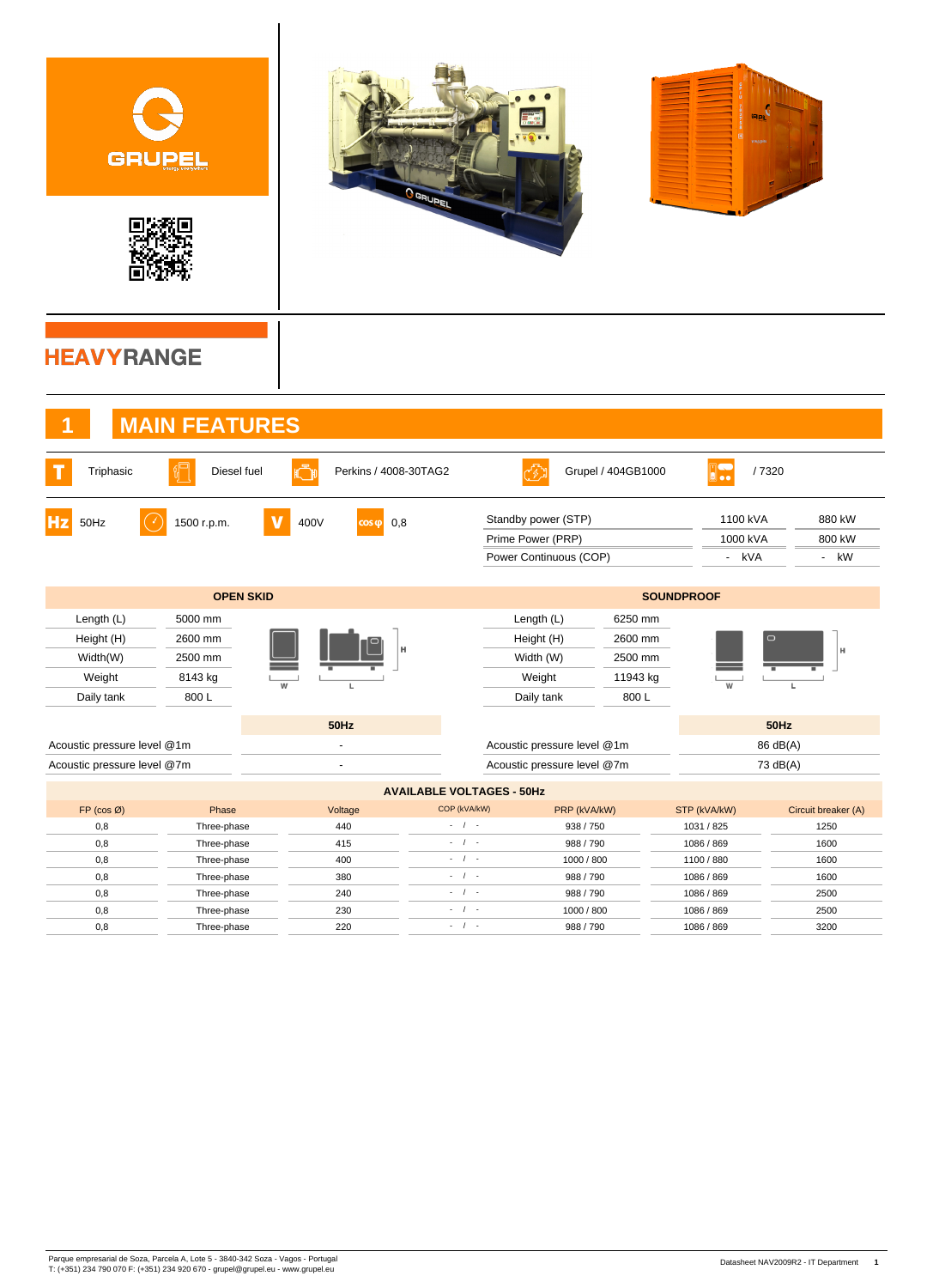### **HEAVYRANGE**

## **2 ROOM INSTALLATION**

| <b>EXHAUST SYSTEM</b>                  |     | 50 Hz      |     |
|----------------------------------------|-----|------------|-----|
|                                        | COP | <b>PRP</b> | STP |
| Exhaust gas temperature (°C)           |     | 462        | 473 |
| Exhaust gas flow (m <sup>3</sup> /min) |     | 185        | 203 |
| Evacuated Heat (kW)                    |     | 700        | 760 |
| Maximum back pressure (kPa)            |     | 7,5        |     |
| Exhaust silencer attenuation (dB)      |     | 30         |     |
| Output Diameter (mm)                   |     |            |     |
|                                        |     |            |     |

| <b>VENTILATION SYSTEMS</b>                |            | 50 Hz      |            |
|-------------------------------------------|------------|------------|------------|
|                                           | <b>COP</b> | <b>PRP</b> | <b>STP</b> |
| Combustion air flow (m <sup>3</sup> /min) |            | 77         | 84         |
| Cooling airflow (m <sup>3</sup> /min)     |            | 1104       |            |
| Maximum load losses (Pa)                  |            | 25         |            |
| <b>RADIATION</b>                          |            | 50 Hz      |            |
|                                           | <b>COP</b> | <b>PRP</b> | <b>STP</b> |
| Engine (kW)                               |            | 55         | 65         |
|                                           |            |            |            |
| Alternator (kW) 50                        | 36,8       | 36,8       | 40,5       |

# **3 ENGINE SPECIFICATIONS**

| <b>GENERAL SPECIFICATIONS</b> | 50 Hz                           |
|-------------------------------|---------------------------------|
| Model                         | 4008-30TAG2                     |
| Emissions                     | Not satisfy 97/68/EC            |
| Performance grade             | G2                              |
| Operating method              | Four stroke                     |
| Fuel type                     | Diesel fuel                     |
| Refrigeration system          | Water/antifreeze Closed Circuit |
| Aspiration system             | Turbocharged                    |
| Injection system              | Direct                          |
| No. and Cylinder arrangement  | 8 In-Line                       |
| Displacement (L)              | 30,561                          |
| Cylinder bore (mm)            | 160                             |
| Cylinder stroke (mm)          | 190                             |
| <b>Compression Ratio</b>      | 13:1                            |
| Regulation                    | Electronic                      |
| Rotation speed                | 1500                            |
| Piston Speed (m/s)            | 9,5                             |
| Gross power COP (kWm)         |                                 |
| Gross power PRP (kWm)         | 901                             |
| Gross power STP (kWm)         | 997                             |
| Fan power (kWm)               | 50                              |
| Net Power COP (kWm)           | $\blacksquare$                  |
| Net Power PRP (kWm)           | 851                             |
| Net Power STP (kWm)           | 947                             |
| BMEP COP (kPa)                | $\overline{\phantom{a}}$        |
| BMEP PRP (kPa)                | 2325                            |
| BMEP STP (kPa)                | 2570                            |

|                             | <b>CONSUMPTION</b> |      | 50 Hz                      |  |
|-----------------------------|--------------------|------|----------------------------|--|
| Fuel consumption            | <b>LOAD</b>        | lt/h | g/kWh                      |  |
| <b>STP</b>                  | 100%               | 234  | 202                        |  |
|                             | 100%               | 213  | 202                        |  |
| <b>PRP</b>                  | 75%                | 160  | 202                        |  |
|                             | 50%                | 108  | 205                        |  |
|                             | 100%               |      | ۰                          |  |
| COP                         | 75%                |      |                            |  |
|                             | 50%                |      |                            |  |
| Oil consumption             |                    |      | < 0,2% of fuel consumption |  |
| <b>REFERENCE CONDITIONS</b> |                    |      |                            |  |
| Temperature (°C)            |                    |      | 25                         |  |
| Atmospheric pressure (kPa)  |                    |      | 100                        |  |
| <b>CAPACITY</b>             |                    |      |                            |  |
| Coolant (L)                 |                    |      | 140                        |  |
| Oil (L)                     |                    | 153  |                            |  |
| <b>STARTING SYSTEM</b>      |                    |      |                            |  |
| Voltage (V)                 |                    |      | 24                         |  |
| Power (kW)                  |                    |      | 8.2                        |  |
| Battery (Ah)                |                    |      | 225                        |  |

# **4 ALTERNATOR SPECIFICATIONS**

| <b>GENERAL SPECIFICATIONS</b>      |                                                |
|------------------------------------|------------------------------------------------|
| Model                              | 404GB1000                                      |
| Phases No.                         | Triphasic                                      |
| Protection                         | IP23                                           |
| Insulation                         | н                                              |
| <b>Temperature Rise</b>            | н                                              |
| 50Hz R.F.I. telephone interference | <b>THF&lt;2%</b>                               |
| 60Hz R.F.I. telephone interference | <b>TIF&lt;50</b>                               |
| R.F.I. Suppression                 | BS EN 61000-6-2 /6-4, VDE 0875G, VDE<br>0875N. |
| Coupling                           | Semi-Flexible                                  |
| Support                            | Single bearing                                 |
|                                    |                                                |



| $< 5\%$         |
|-----------------|
| 6               |
| $PMG / -$       |
| MX341B/-        |
| $\pm 0.5\%$ / - |
|                 |

Parque empresarial de Soza, Parcela A, Lote 5 - 3840-342 Soza - Vagos - Portugal T: (+351) 234 790 070 F: (+351) 234 920 670 - grupel@grupel.eu - www.grupel.eu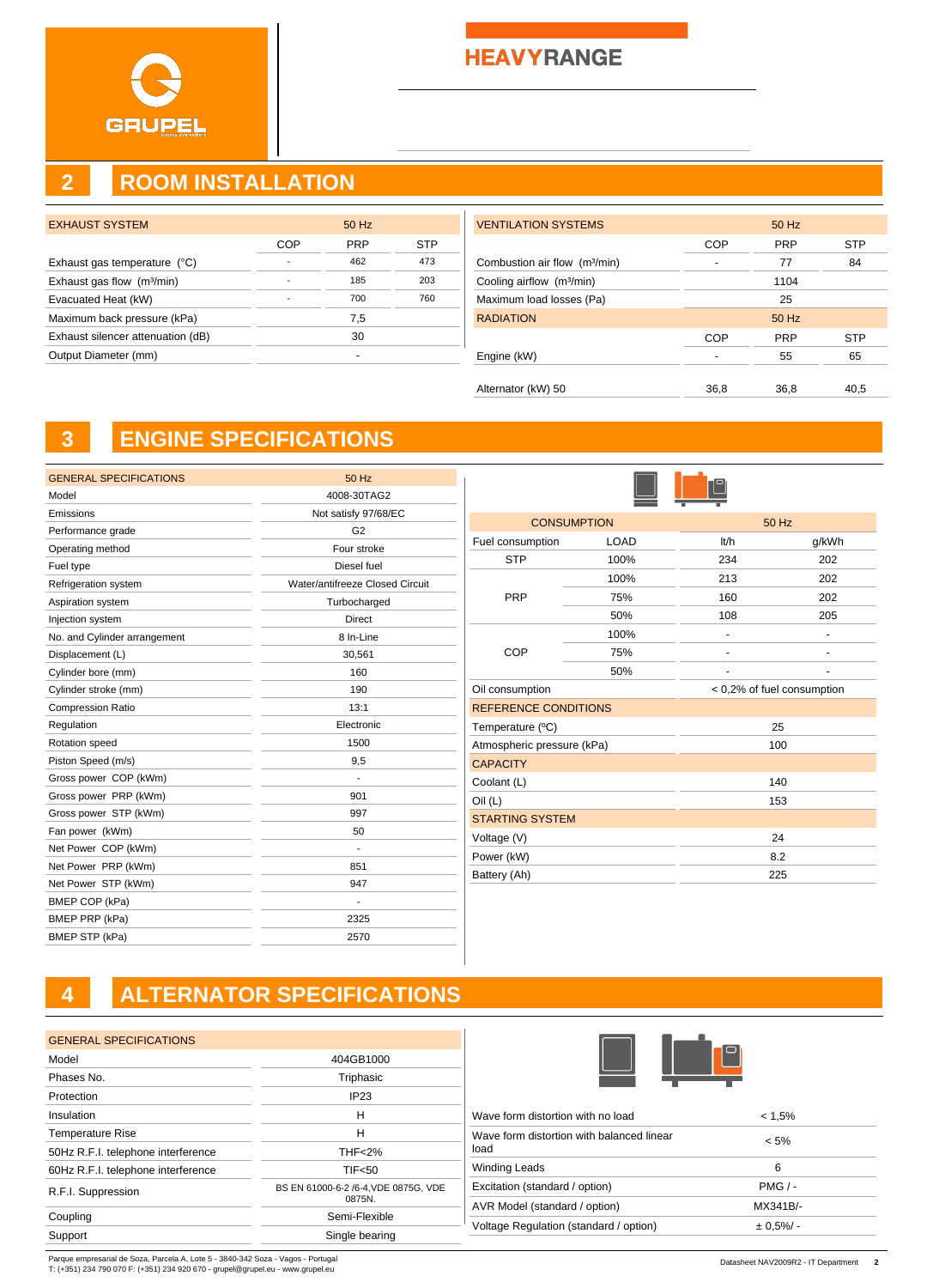Icc (standard / option) 1/Xd/ -

|                      |             |             | <b>RATED POWER - 50Hz</b> |             |       |       |       |
|----------------------|-------------|-------------|---------------------------|-------------|-------|-------|-------|
|                      |             |             | Power                     | Efficiency  |       |       |       |
| $FP (cos \emptyset)$ | Phase       | Voltage (V) | PRP/STP (kVA)             | PRP/STP (%) | Xd    | X'd   | X"d   |
| 0,8                  | Three-phase | 440         | 938 / 1032                | 95,5/95,5   | 2,510 | 0,200 | 0,140 |
| 0,8                  | Three-phase | 415         | 988 / 1088                | 95,5/95,5   | 2,510 | 0,200 | 0,140 |
| 0,8                  | Three-phase | 400         | 1000 / 1100               | 95,4 / 95,4 | 2,510 | 0,200 | 0,140 |
| 0,8                  | Three-phase | 380         | 988 / 1088                | 95,2/95,2   | 2,510 | 0,200 | 0,140 |
| 0,8                  | Three-phase | 240         | 988 / 1088                | 95,5/95,5   | 2,510 | 0,200 | 0,140 |
| 0,8                  | Three-phase | 230         | 1000 / 1088               | 95,4 / 95,4 | 2,510 | 0,200 | 0,140 |
| 0,8                  | Three-phase | 220         | 988 / 1088                | 95,2/95,2   | 2,510 | 0,200 | 0,140 |
|                      |             |             |                           |             |       |       |       |

# **5 CONTROL PANEL**



| <b>GENSET</b>                 | DEEPSEA 7320      | <b>OPTIONAL</b>       |
|-------------------------------|-------------------|-----------------------|
| Voltage (Ph-Ph / Ph-N)        | $\cdot$ / $\cdot$ | $\bullet$ / $\bullet$ |
| <b>Current intensity</b>      |                   |                       |
| Frequency                     |                   |                       |
| <b>RMS</b> values             |                   |                       |
| Generator phase sequence      |                   |                       |
| Generator earth current [a]   | $\Omega$          | o                     |
| No. of registers events       | 250               | 250                   |
| Real time clock               |                   |                       |
| PIN protection                |                   |                       |
| kWh, kVAr, kVAh, kVArh, cos Ø |                   |                       |
| Synchroscope (m)              |                   | o                     |
| Nº of available outputs [b]   | 6                 | 6                     |
| Engine run hours              | ٠                 |                       |
| Indication of alarms on LCD   |                   |                       |
| Total no. of LED indicators   | 12                | 12                    |
| No. of LED alarms             | $\overline{4}$    | 4                     |
| Sound signalling alarms       |                   |                       |
| Scheduler                     |                   |                       |
| <b>Fuel Level</b>             |                   |                       |
|                               |                   |                       |

| <b>Electrical network</b>            | DEEPSEA 7320          | <b>OPTIONAL</b>       |
|--------------------------------------|-----------------------|-----------------------|
| Voltage (Ph-Ph / Ph-N)               | $\bullet$ / $\bullet$ | $\bullet$ / $\bullet$ |
| Current intensity [a]                |                       | o                     |
| Frequency                            |                       |                       |
| kVA, kW, $cos \varnothing$ (a)       |                       | o                     |
| Inversion control between main-group |                       |                       |
| <b>Protections and Alarms</b>        | DEEPSEA 7320          | <b>OPTIONAL</b>       |
| High / low battery voltage           | А                     | o                     |
| Failure in Battery Charge Alternator | A                     | O                     |
| Failure to stop                      | A/S                   | A/S                   |
| Failure to start                     | A/S                   | A/S                   |
| Low fuel level                       | A/S                   | A/S                   |
| Overload                             | A/S                   | A/S                   |
| Earth leakage                        | A/S                   | A/S                   |
| Asymmetry between phases             | A/S                   | A/S                   |
| Maintenance                          | A/S                   | A/S                   |
| High / Low generator frequency       | A/S                   | A/S                   |
| Engine overspeed                     | A/S                   | A/S                   |
| Engine underspeed                    | A/S                   | A/S                   |
| Generator overvoltage                | A/S                   | A/S                   |
| Generator undervoltage               | A/S                   | A/S                   |
| ECU Alert (if applicable)            | A/S                   | A/S                   |
| Low oil pressure                     | A/S                   | A/S                   |
| Low level of radiator water [f]      | A/S                   | A/S                   |
| Engine high temperature              | A/S                   | A/S                   |
| Fuel leakage/ theft                  | A                     | o                     |
|                                      |                       |                       |